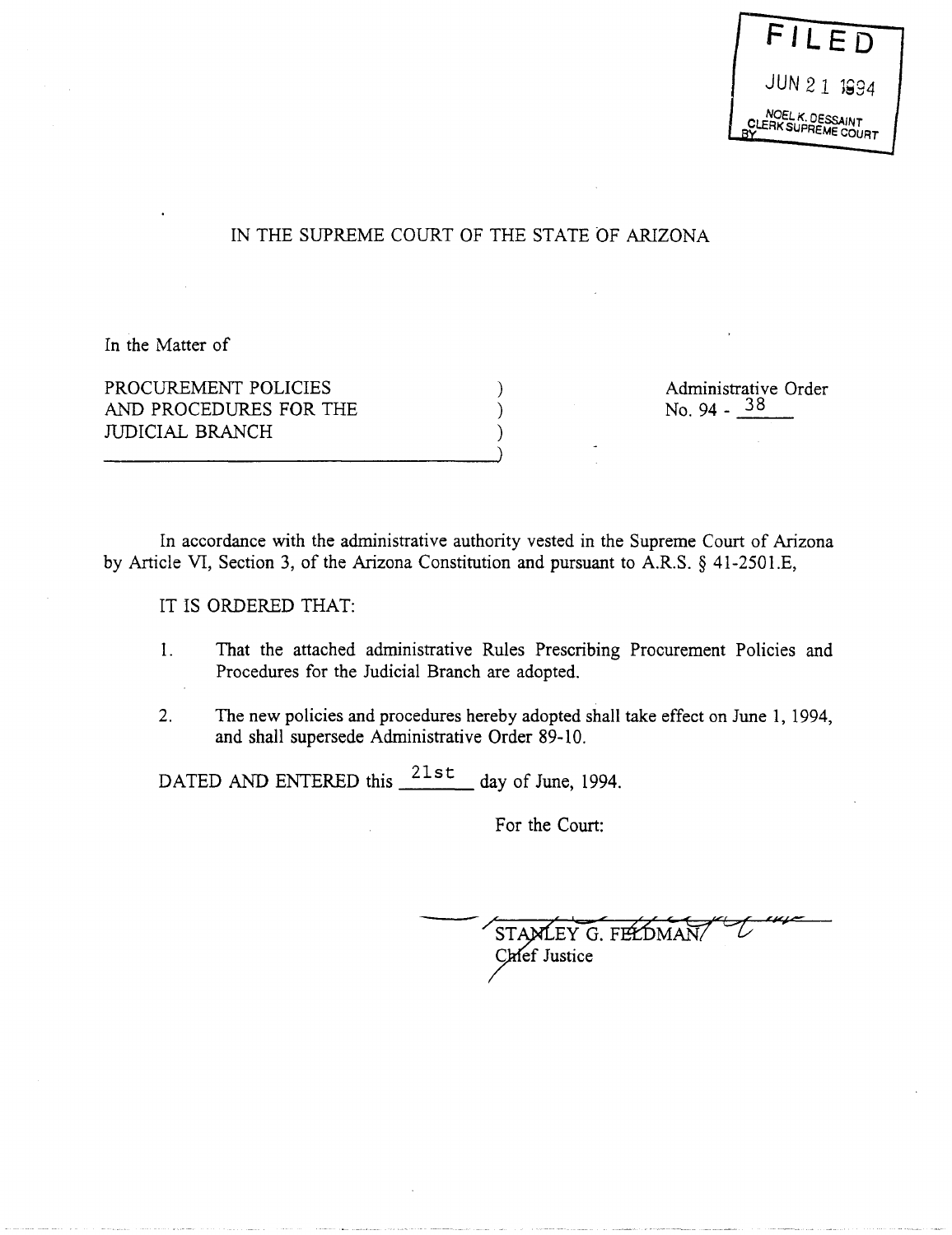## **RULES PRESCRIBING PROCUREMENT POLICIES AND PROCEDURES FOR THE JUDICIAL BRANCH**

## **PURPOSE:**

- 1. The purposes of these rules are to:
	- a. Establish a procurement policy for the Judicial Branch.
	- b. Allow for the continued development of procurement policies and practices for the Arizona Judicial Branch.
	- c. Make as consistent as possible the procurement policies and practices among the various courts operating under this policy.
	- d. Provide for public confidence in the procedures followed in public procurement and safeguards for the maintenance of a judicial branch procurement system of quality and integrity.
	- e. Provide for the fair and equitable treatment of all persons who deal with the procurement system of the Arizona Judicial Branch.
	- f. Provide economies, where possible, in Judicial Branch procurement activities and maximize to the fullest extent practicable the purchasing value of public monies of the State.
	- g. Foster effective competition within the free enterprise system regarding Judicial Branch procurement requirements.
	- h. Obtain in a cost effective and responsive manner the materials, services and construction required by the Arizona Judicial Branch in order to better serve the State's residents and businesses and to allow for the timely implementation of judicial department responsibilities.

## **APPLICATION AND EXCEPTIONS:**

- 2. These rules apply to the Arizona Supreme Court, the Arizona Courts of Appeals, the Commission on Judicial Conduct, and the Commissions on Appellate and Trial Court Appointments. As used in these rules, the term "Judicial Branch Unit" means any of the above-named courts and commissions.
- 3. These Rules apply to the Arizona Superior Court,'the Justice of the Peace Courts, and the Municipal/Police Courts if adopted by the

 $\ddot{\cdot}$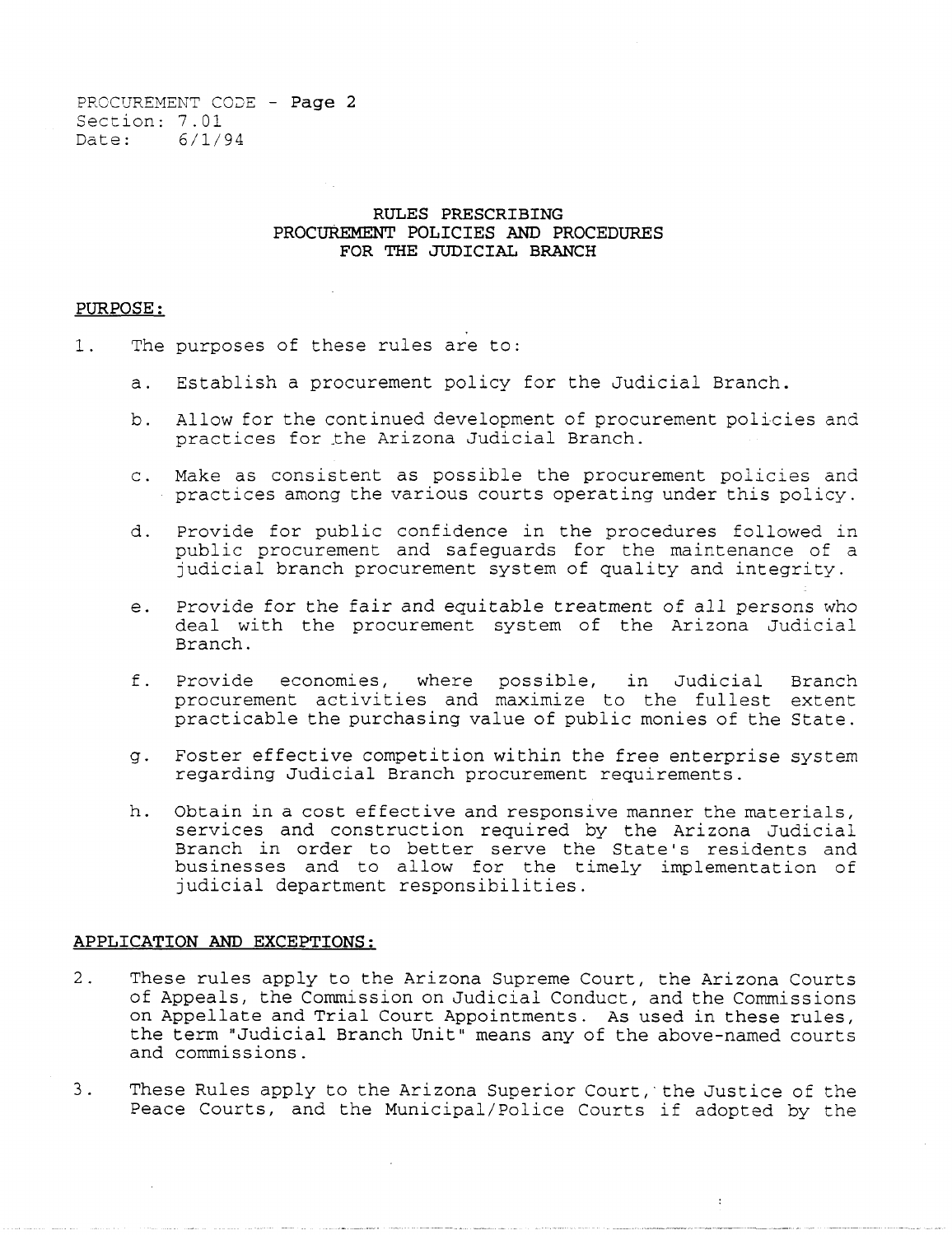PROCUREMENT CODE - **Page** 3 Section: 7.01 Date: 6/1/94

> Presiding Judge of the Superior Court in the county. As used in these rules, the term "Judicial Branch Unit" means any of the above-named courts if adopted by the Presiding Judge of the Superior Court in the county for that court.

> If these rules are not adopted, the Presiding Judge of the Superior If these factor and more analysis, the researchly cange of the Court, shall have forwarded to the Administrative Office of the Courts a copy of the county or city procurement Courts a copy of the county or city procurement<br>rules/policies/procedures under which each court in the county will operate. The county or city procurement rules/policies/procedures on file with the administrative office should be substantially equivalent to the state procurement code or these policies and procedures, and shall be kept current at all times.

- 4. These rules apply to every procurement requiring expenditure of public monies except:
	- a. state subsidies, grants contracts, interagency agreements, intergovernmental agreements, or similar financial agreements between the Supreme Court, any political subdivision, and any court of the Arizona Judiciary or any financial agreement made pursuant to law, the Arizona Constitution, or other order or rule of the Supreme Court.
	- b. contracts or agreements entered into by the Supreme Court pursuant to A.R.S. § 12-108.A to have published and printed the report of decisions of the Supreme Court and Court of Appeals.
	- c. other published and printed material related to the Supreme Court's constitutional rule-making authority, administrative supervision over all the courts of the state, and any other constitutional responsibility.
	- d. payments to providers of services pursuant to A.R.S. § 8-230.02
	- e. leases of real property and space leases or rentals.
	- f. contracts or agreements entered into with the National Center for State Courts.
	- g. agreements negotiated by legal counsel representing the Judicial Branch in settlement of litigation or threatened litigation.
	- h. Contracts or agreements entered into by the Supreme Court for judicial branch education and training.
- 5. A Judicial Branch Unit may enter into intergovernmental and Interagency agreements for purposes of intergovernmental

 $\ddot{\phantom{a}}$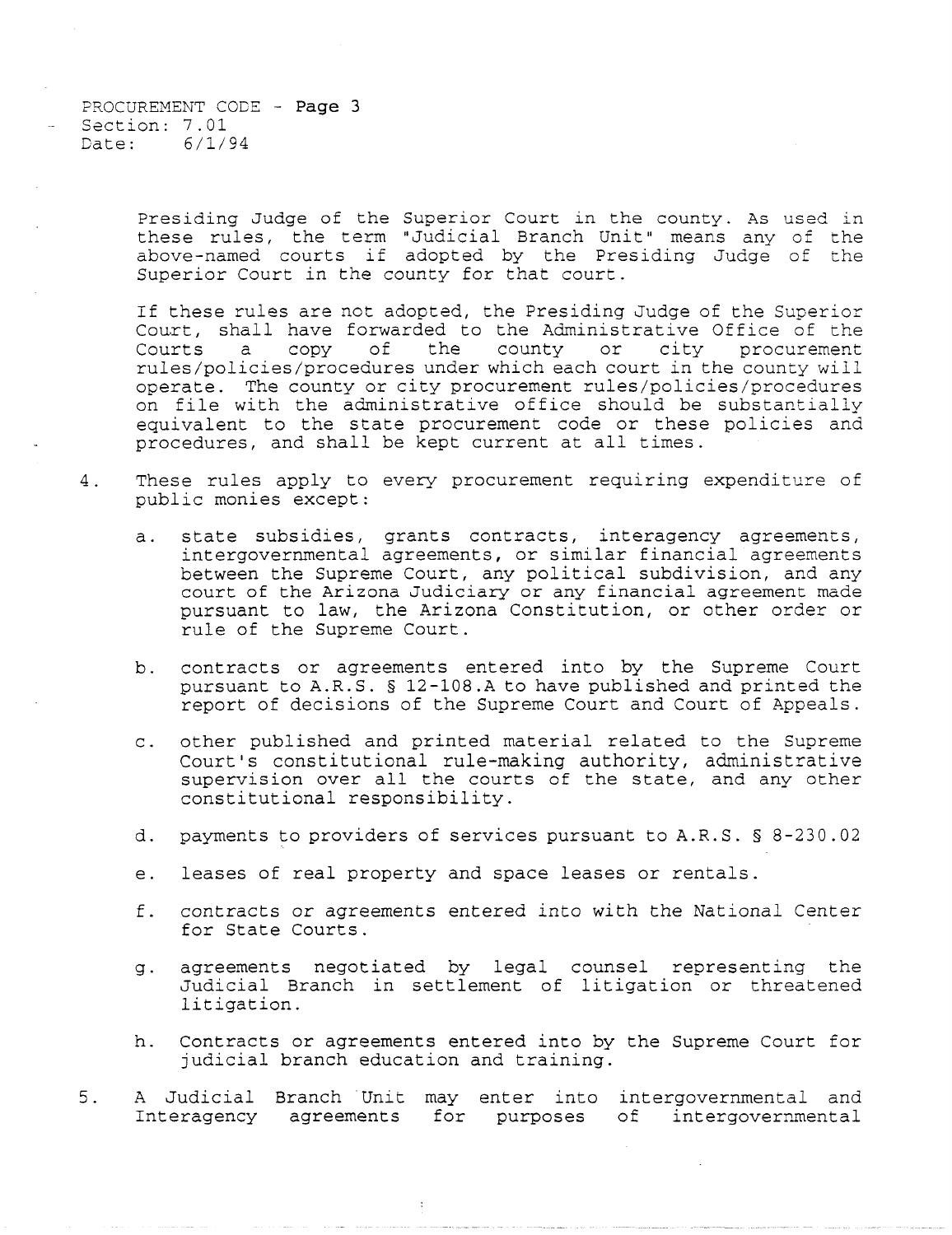PROCUREMENT CODE - Page 4 Section: 7.01 Date: *6/1/94* 

> procurement. For purposes of these rules and where applicable and not inconsistent with these rules, the provisions of A.R.S.§41-2461 through 41-2645 may be applied when suitable.  $11 - 2641$

6. A Judicial Branch Unit may purchase from contracts awarded by the state of arizona or other federal, state, or local agencies if equivalent public bidding requirements have been followed.

## **DEFINITIONS:**

- 7. For purposes of these rules and where applicable and not inconsistent with these rules, the definitions contained in A.R.S. §41-2503 may be applied when suitable. In addition, the following definitions are adopted:
	- a. "Respective designee" means the Administrative Director of the Courts for the Supreme Court, including all budgets under its supervision, the Clerks of the Court for the Courts of Appeals, the Presiding Judges for the Superior courts, and the Executive Director for the Commission on Judicial Conduct.
	- b. "Person", In addition to the definition contained in A.R.S. §41-2503 (14), shall also include all courts subject to the Supreme Court's administrative supervision pursuant to Article VI, Section 3 of the Arizona Constitution.
	- c. "Days" mean calendar days and shall be computed pursuant to A.R.S. §1-243.
	- d. "Legal counsel" means a person licensed as an attorney pursuant to 17A A.R.S. Supreme Court Rules, Rule 27.
	- e. "May" denotes the permissive.
	- f. "Shall" denotes the imperative.
	- g. "Chief Justice" means the Chief Justice of the Arizona Supreme Court.
	- h. "Chief Judge" means the Chief Judge of each division (Division One and Two) of the Arizona Court of Appeals.
	- i. "Presiding Judge" means the presiding judge of the Superior Court in each county.
	- j. "Administrative Director" means the Administrative Director of the Courts.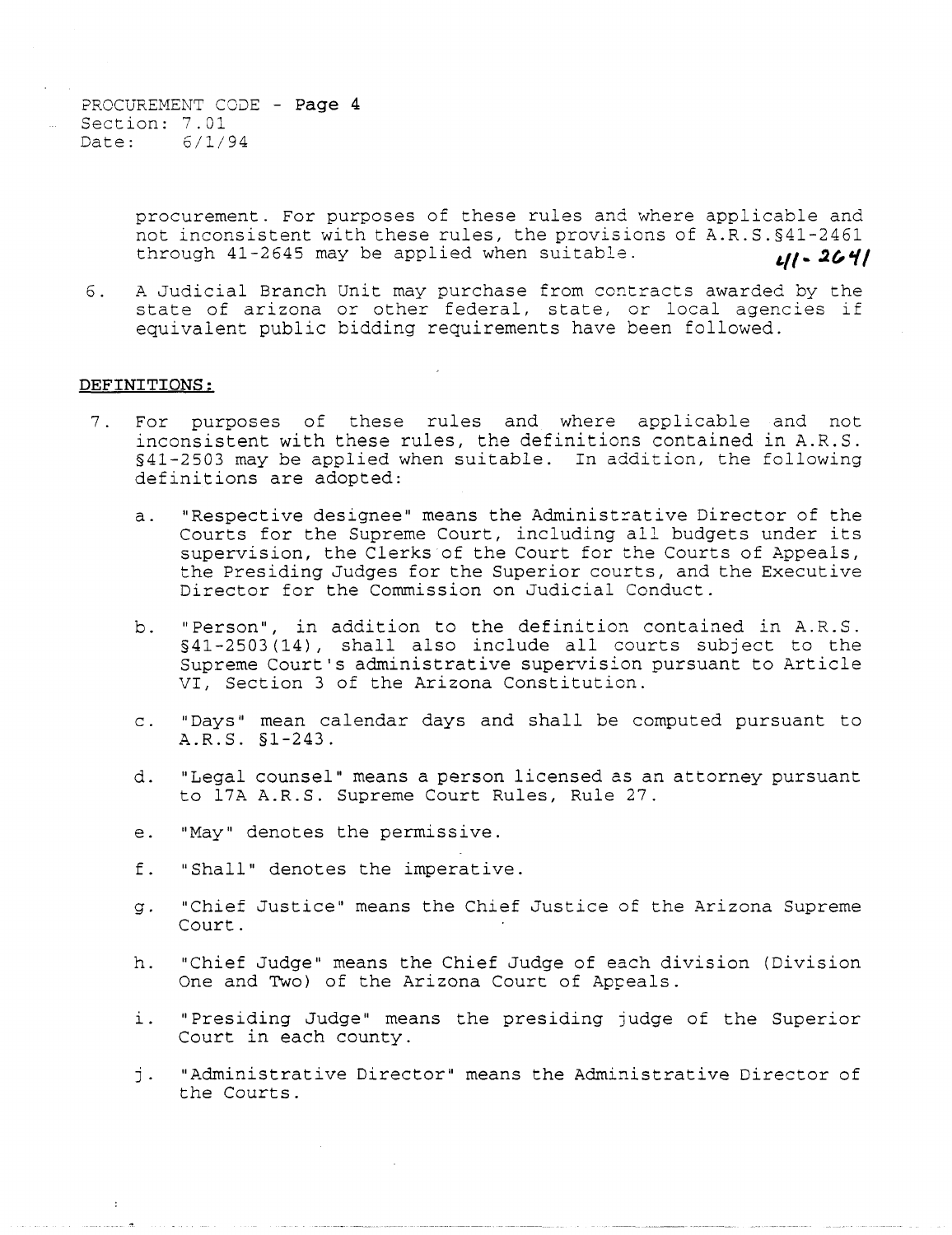PROCUREMENT CODE - Page 5 Section: 7.01 Date: 6/1/94

- k. "Clerks of the Court" means the Clerk of the Court for each division of the Arizona Courts of Appeals.
- 1. " Executive Director" means the Executive Director for the Commission on Judicial Conduct.
- m. "Commission Chairman" means the Chairman of the Commission on Judicial Conduct.
- n. "Small business" means a business organized for profit not dominant in their field of operation with average gross receipts for the prior three fiscal years of less than \$4.0 Million or employing less than 500 employees. A bidder is presumed to be a small business if it is registered on the list of small businesses maintained by the state procurement office.
- O. "Specification" means any, description of the physical or functional characteristics, or of the nature of a material, service or construction item. Specification may include a description of any requirement for inspecting, testing or preparing a material, service or construction item for delivery.

### **ADMINISTRATION:**

- 8. The Administrative Director may adopt other administrative practices and procedures, not inconsistent with these rules, governing the procurement and management of all materials, services and construction to be procured by the Judicial Branch, including the disposal of materials.
- 9. The respective designee for each Judicial Branch Unit shall serve as its central procurement officer.
- 10. Except as otherwise provided in these rules, the respective designee for each Judicial Branch Unit shall, In accordance with these rules:
	- a. Procure or supervise all procurement.
	- b. Establish guidelines for the management of all inventories of materials.
	- c. Sell, trade or otherwise dispose of surplus materials.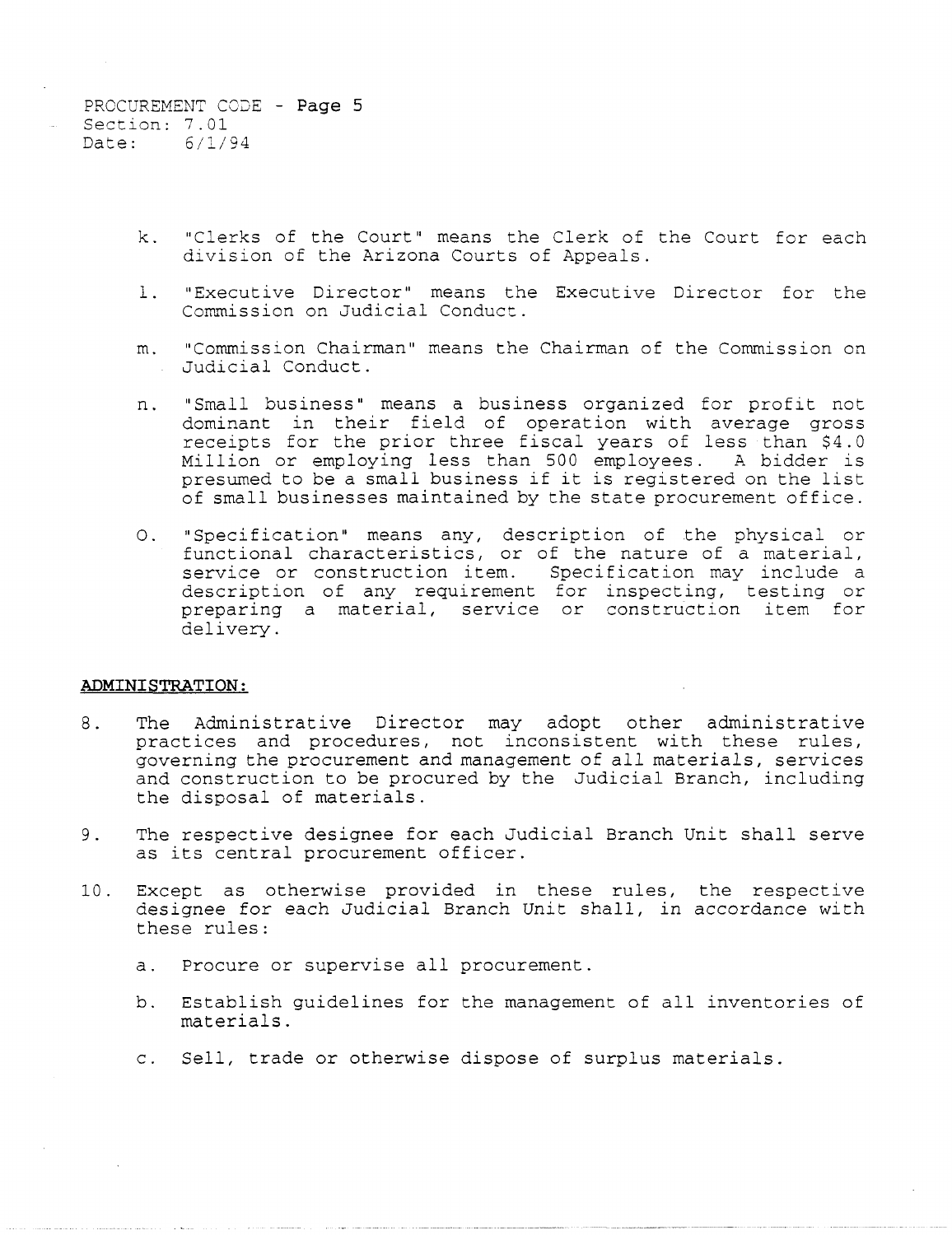PROCUREMENT CODE - Page 6 Section: 7.01 Date: 6/1/94

## **SURPLUS PROPERTY:**

11. All equipment or materials to be disposed of by a Judicial Branch unit will be through the Department of Administration Surplus Property Management Office or through a designated local government property disposition office; unless the respective designee of the Judicial Branch Unit determines in writing that the equipment or materials may be exchanged for an item of equal or greater value, or if in the process of a procurement under these rules may receive a cost reduction for the "trade-in" of the equipment or materials.

## **AUTHORITY AND LIABILITY:**

- 12. The respective designee for each Judicial Branch Unit may delegate authority for administration of these rules to members of their staff.
- 13. Payment for any services procured under these rules shall not be made unless pursuant to a written contract.

A person who contracts for or purchases any material, services or construction in a manner contrary to the requirements of these conscruccion in a manner concrury to the requirements of these<br>rules is personally liable for the recovery of all public monies paid plus twenty percent of such amount and legal interest from the date of payment and all costs and damages arising out of the violation.

A person who intentionally or knowingly contracts for or purchases any material, services or construction pursuant to a scheme or artifice to avoid the requirements of these rules is guilty of a Class 4 felony.

14. For purposes of these rules and where applicable and not inconsistent with these rules, the definitions contained in A.R.S. §41-2531, Chapter 251, Laws of 1984, may be applied when suitable.

#### **COMPETITIVE SEALED BIDDING:**

- 15. Contracts shall be awarded by competitive sealed bidding, except as provided in these rules.
- 16. For competitive sealed bidding a document shall be prepared entitled "Invitation for Bid", which shall be made available to prospective bidders. This document shall include a purchase description, time and place for publicly opening the bids, and the evaluation criteria.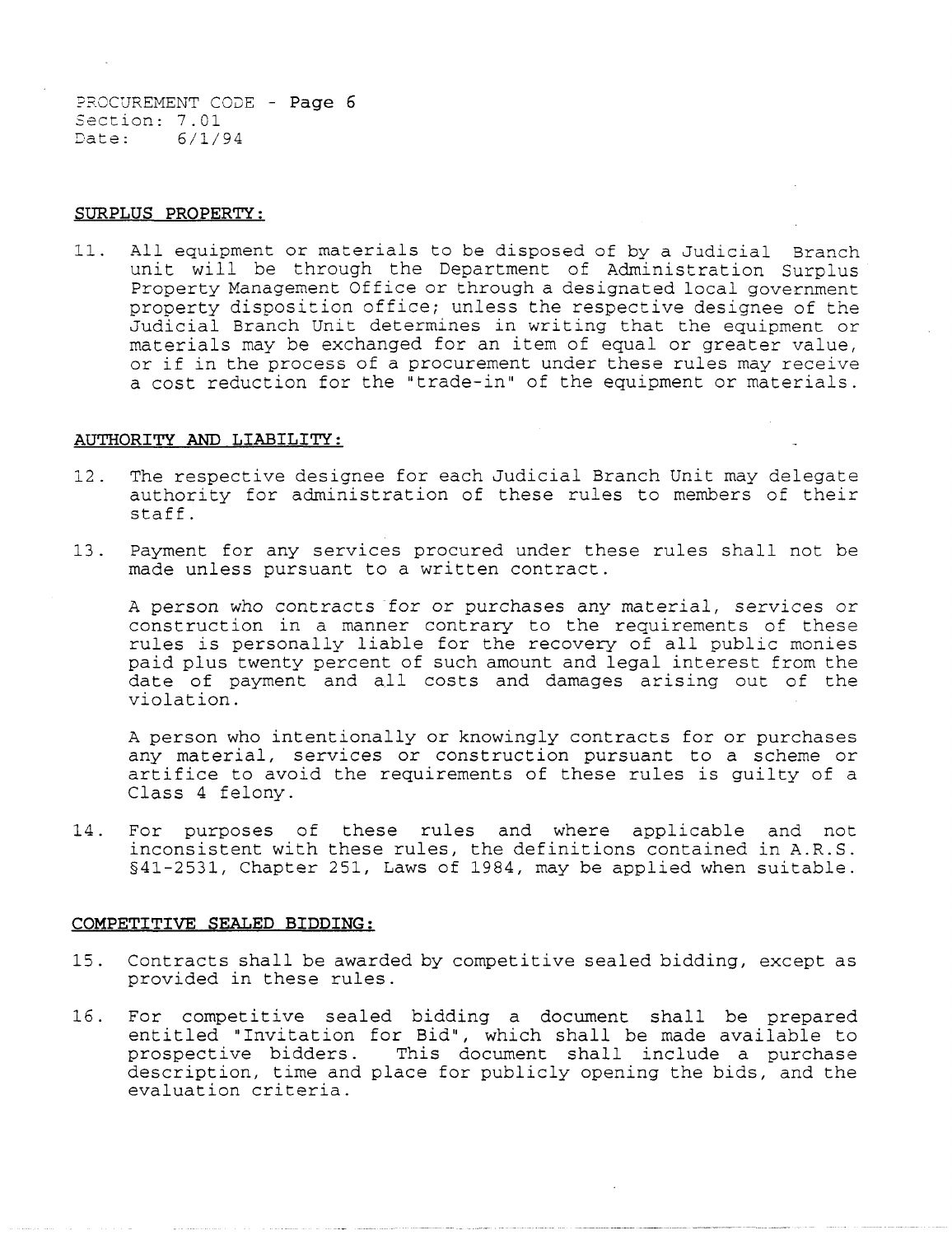PROCUREMENT CODE - **Page 7** Section: 7.01<br>Date: 6/1/  $6/1/94$ 

- 17. Adequate public notice of the Invitation for Bids shall be given a reasonable time before the date set forth in the Invitation for the opening of bids. Adequate notice may include publication one or more times in a newspaper of general circulation within a reasonable time before bid opening. If the Invitation for Bids is for the procurement of services other than those described in A.R.S. §41-2513 and §41-2578, such notice shall include publication in a newspaper within this state with an accumulated circulation of at least sixty-five thousand subscribers for two publications not less than six nor more than ten days apart. The second publication shall be not less than fourteen days before bid opening.
- 18. Bids shall be opened publicly at the time and place designated in the Invitation for Bids. The amount of each bid, together with the name of each bidder shall be recorded. This record shall be open to public inspection at the bid opening. The bids shall be open for public inspection after a contract is entered into. Where the bidder designates and the Judicial Branch Unit concurs, trade secrets or other proprietary data contained in the bid documents shall remain confidential.
- 19. Bids shall be unconditionally accepted without alteration or correction, except as authorized in Rule 20. Bids shall be evaluated based on the requirements set forth in the Invitation for Bids. No criteria may be used in bid evaluation that are not set forth in the Invitation for Bids.
- 20. Correction or withdrawal of erroneous bids before or within five days after bid opening, based on bid mistakes, may be permitted. In all other instances, after bid opening, no corrections in bid prices or other provisions of bids prejudicial to the interest of the Judicial Branch or fair competition shall be permitted. All decisions to permit the correction or withdrawal of bids, or to cancel awards or contracts based on bid mistakes, shall be supported by a written determination made by the respective designee of the Judicial Branch Unit.
- 21. The contract shall be entered into with the lowest responsible and responsive bidder whose bid conforms in all material respects to the requirements and criteria set forth in the Invitation for Bids and best meets the needs of the Judicial Branch Unit. The amount of any applicable transaction privilege or use tax of a political subdivision of this state is not a factor in determining the lowest bidder if a competing bidder located outside of this state is not subject to a transaction privilege or use tax of a political subdivision of this state. If all bids for a procurement exceed available monies and the low responsive and responsible bid does not exceed such monies by more than five percent, the Judicial Branch Unit may, In situations In which time or economic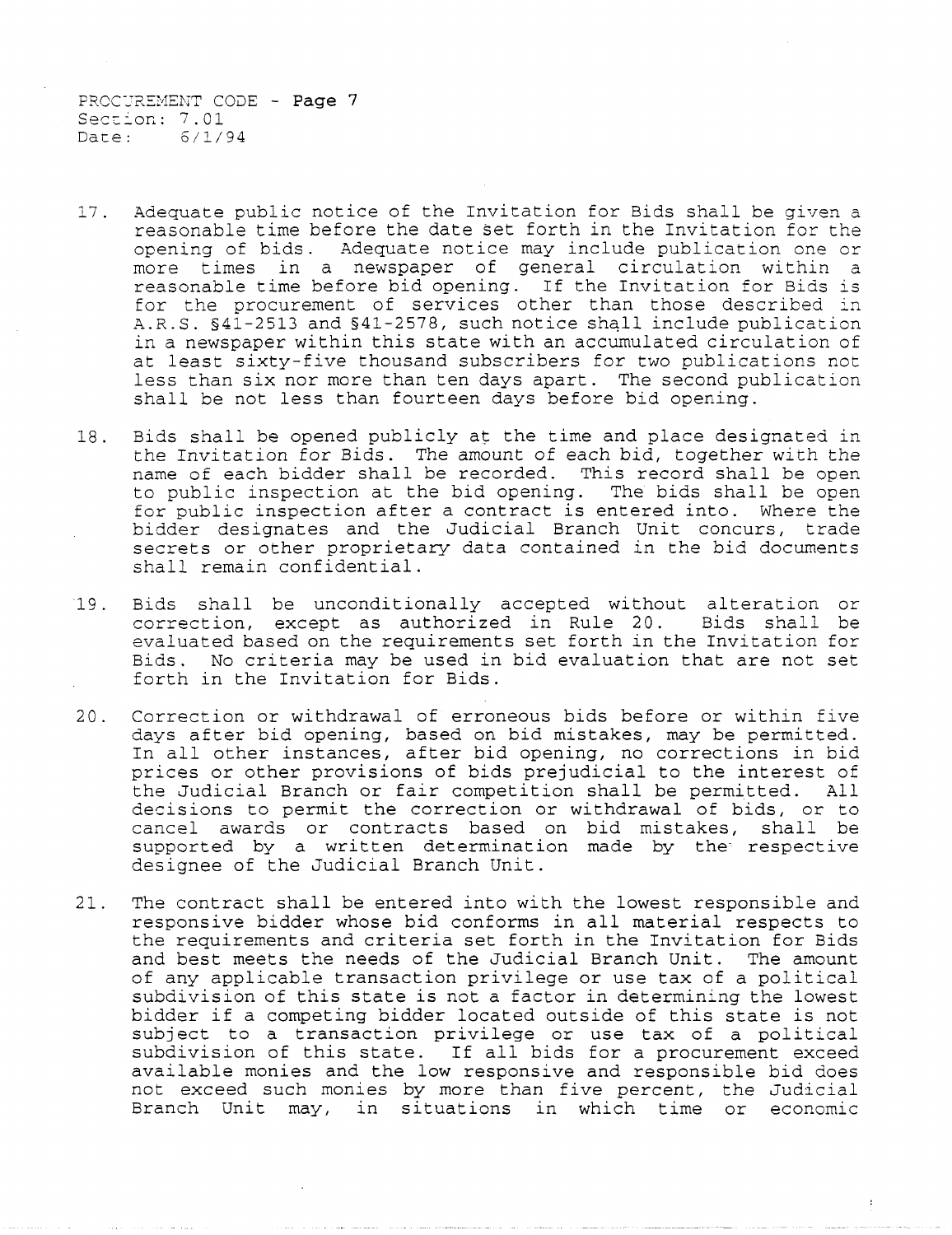PROCUREMENT *COuE* - **Page** 8 Section: 7.01 Date: 6/1/94

> considerations preclude re-solicitation of bids, negotiate an adjustment of the bid price, including changes in the bid requirements, with the low responsive and responsible bidder, to bring the bid within the amount of available monies.

22. The multistep sealed bidding method may be used if the respective designee of the Judicial Branch Unit determines, in writing, that it is not practical to initially prepare a definitive purchase description, which is suitable to permit a contractual agreement based on competitive sealed bidding. An Invitation for Bids may be issued requesting the submission of technical offers to be followed by an Invitation for Bids, limited to those bidders whose offers are determined to be acceptable under the criteria set forth in the first solicitation, except that the multistep sealed bidding method shall not be used for construction contracts.

## **COMPETITIVE SEALED PROPOSALS:**

- 23. If the respective designee of a Judicial Branch Unit determines in writing that the use of competitive sealed bidding is either not practicable or not advantageous to the Judicial Branch Unit, a contract may be entered into by competitive sealed proposals. The respective designee may determine that it is either not practicable or not advantageous to the Judicial Branch Unit to procure specified types of materials or services by competitive sealed bidding, except that the competitive sealed proposal method shall not be used for construction contracts.
- 24. Proposals shall be solicited through a request for proposals.
- 25. Adequate public notice of the request for proposals shall be given pursuant to Rule 17.
- 26. Proposals shall be opened publicly at the time and place designated in the Request for Proposals. The name of each offeror shall be publicly read and recorded. All other information contained in the proposal shall be confidential, so as to avoid disclosure of contents prejudicial to competing offerors during the process of<br>negotiation. The proposals shall be open for public inspection The proposals shall be open for public inspection after a contract is entered into. Where the bidder designates and the Judicial Branch Unit concurs, trade secrets or other proprietary data contained in the bid documents shall remain confidential.
- 27. To the extent feasible and possible, the Request for Proposals shall state in advance the relative importance of price and other evaluation factors.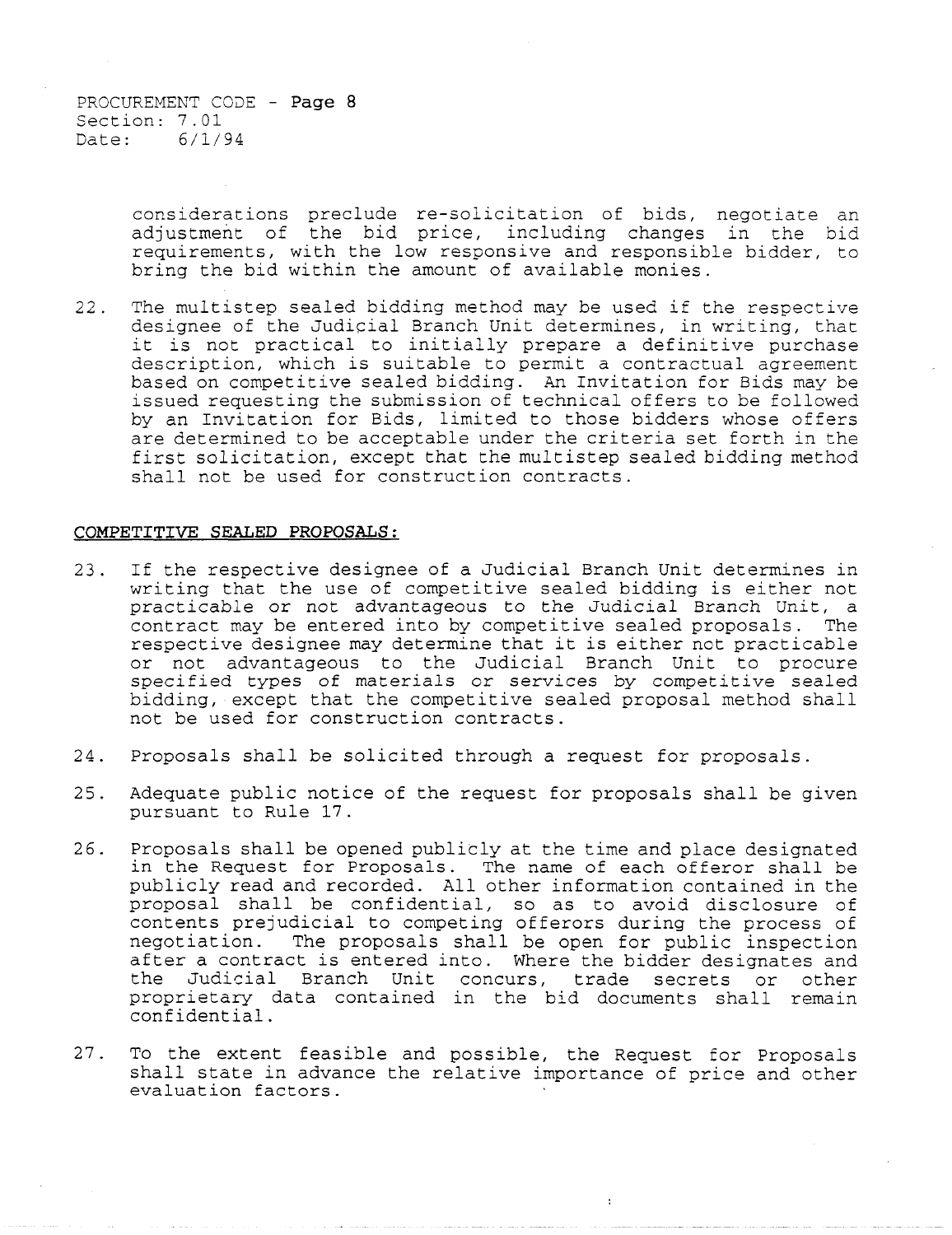PROCUREMENT CODE - **Page** 9 Section: 7.01<br>Date: 6/1/94 Date:

- 28. If provided for in the Request for Proposals, discussions may be conducted with responsible offerors who submit proposals determined to be reasonably susceptible to permit a contractual agreement for the purpose of clarification to assure full understanding of, and responsiveness to, the solicitation requirements. Cfferors shall be accorded fair treatment with respect to any opportunity for discussion and revision of proposals, and such revisions may be permitted after submissions and before finalization of a contract for the purpose of obtaining best and final offers. In conducting discussions, there shall be no disclosure of any information derived from proposals submitted by competing offerors.
- 29. The contract shall be entered into with the responsible offeror whose proposal is determined in writing to be the most advantageous to the Judicial Branch Unit taking into consideration the evaluation factors set forth in the Request for Proposals and discussions pursuant to Rule 28. No other factors or criteria may be used in the evaluation. The amount of any applicable transaction privilege or use tax of a political subdivision of this state is not a factor in determining the most advantageous proposal if a competing offeror located outside this state is not subject to a transaction privilege or use tax of a political subdivision of this state.

## **REOUEST FOR OUALIFICATIONS:**

- 30. If the respective designee of a Judicial Branch Unit determines in writing that the use of competitive sealed bidding or competitive sealed proposals is either not practicable or not advantageous to the Judicial Branch Unit, contracts may be entered into by issuance<br>of a Request for Qualification. The respective designee may of a Request for Qualification. determine that it is either not practicable or not advantageous to the Judicial Branch Unit to procure specified, types of services by competitive sealed bidding or competitive sealed proposals, except that the Request for Qualification method shall not be used for construction contracts.
- 31. Qualified respondents shall be solicited through a Request for Qualification.
- 32. The Request for Qualification method shall only be used for procurement of cost-reimbursement contracts for services in which no warranty, express or implied, is made by the Judicial Branch Unit to the contractor that any services will be purchased during the term of the contract. Contracts awarded pursuant to a Request for Qualification shall state that the services are being purchased only on an "as needed" basis and shall further be subject to the provisions of Rules 45 and 61.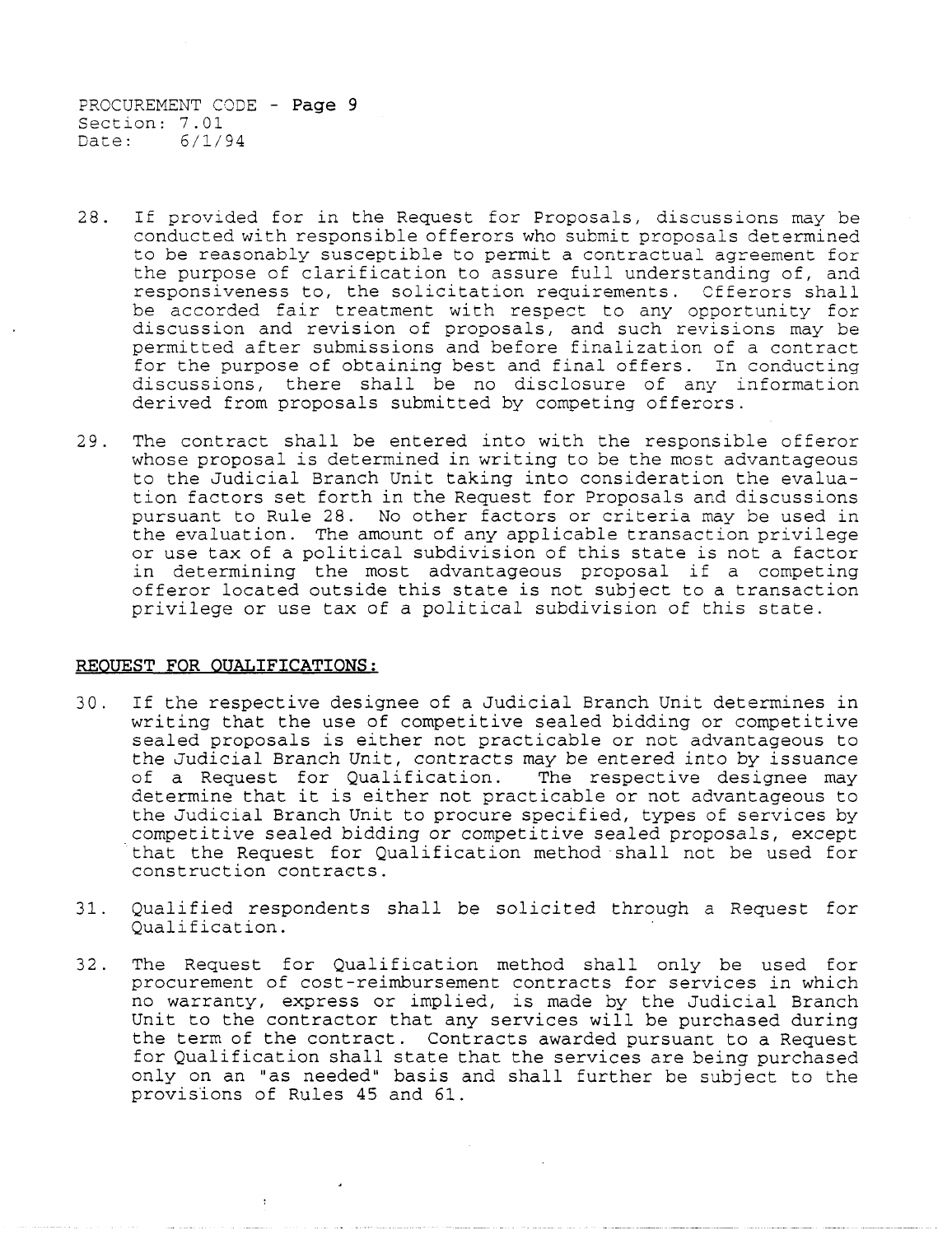PROCUREMENT CODE - **Page 10**  Section:  $7.01$ <br>Date:  $6/1/9$  $6/1/94$ 

- 33. The Request for Qualification shall state in advance all qualification criteria to be met by the respondent, which may include but is not limited to, any licensing, certification, inspection or insurance requirements. Responses to the request for qualification shall also include detailed and specific information as to the services to be provided for the cost proposed and a complete explanation of how the proposed cost was determined.
- 34. Adequate public notice of the Request for Qualification shall be given pursuant to Rule 17.
- 35. Responses to a Request for Qualification shall be opened publicly at the time and place designated in the Request for Qualification. The name of each respondent shall be publicly read and recorded. All other information contained in the response shall be confidential, so as to avoid disclosure of contents prejudicial to competing respondents during the process of negotiation. responses shall be open for public inspection after a contract is entered into. Where the respondent designates and the Judicial Branch Unit concurs, trade secrets or other proprietary data contained in the response shall remain confidential.
- 36. If provided for in the Request for Qualification, discussions may be conducted with qualified respondents who submit responses determined to be reasonably susceptible to permit a contractual agreement for the purpose of clarification to assure full understanding of, and responsiveness to, the qualification requirements. Respondents shall be accorded fair treatment with respect to any opportunity for discussion and revision of responses, and such revisions may be permitted after submissions and before finalization of a contract for the purpose of obtaining best and final offers. In conducting discussions, there shall be no disclosure of any information derived from responses submitted by competing respondents.
- 37. The Judicial Branch Unit may enter into contracts with all or a specified number of respondents whose qualifications are determined in writing to best meet the qualification criteria of the Judicial Branch Unit, taking into consideration any evaluation factors set forth in the Request for Qualification and discussions pursuant to Rule 36. No other factors or criteria may be used in the evaluation. The amount of any applicable transaction privilege or use tax of a political subdivision of this state is not a factor in determining the most qualified respondent(s) if a competing respondent located outside this state is not subject to a transaction privilege or use tax of a political subdivision of this state.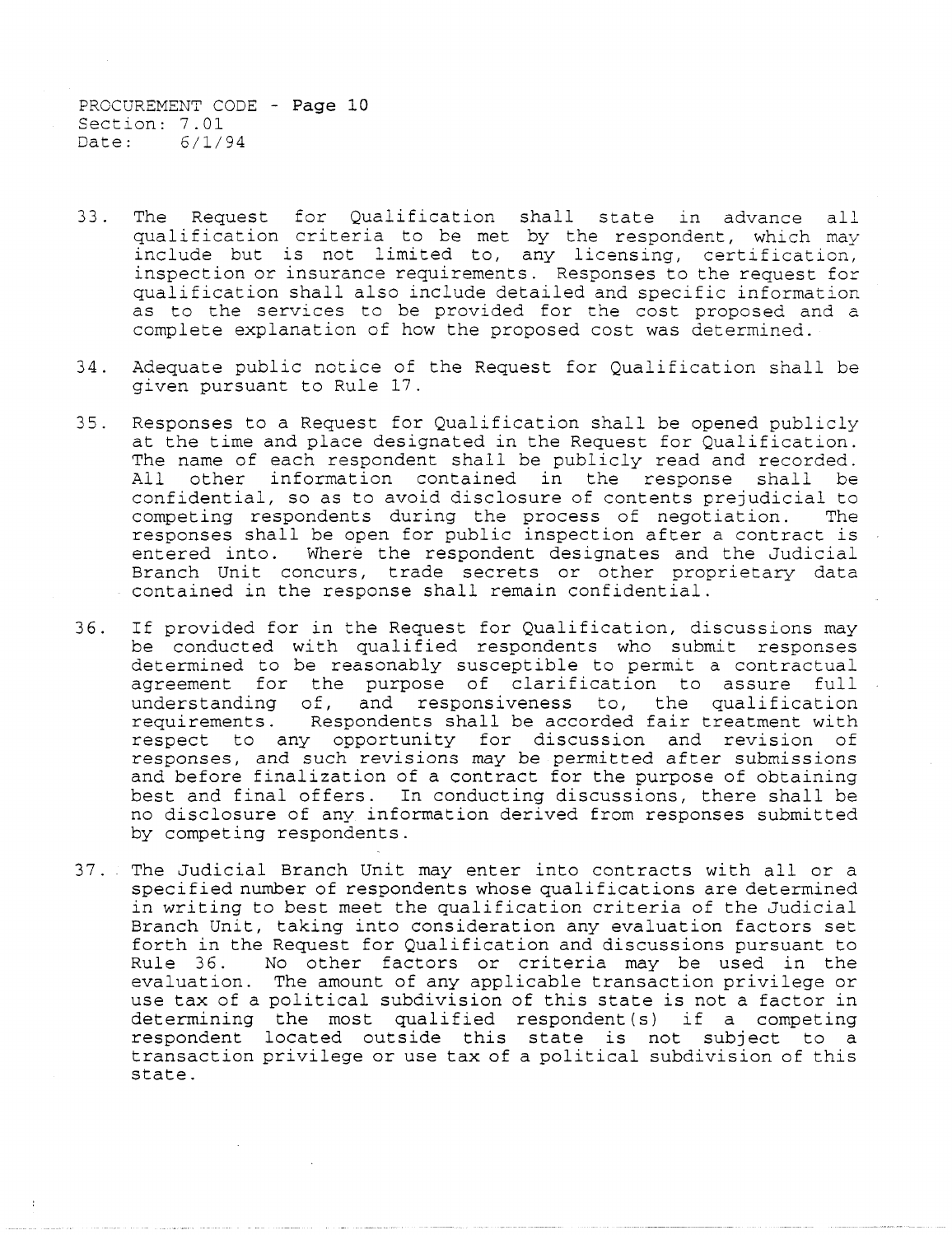PROCUREMENT CODE - Page 11 Section: 7.01 Date: 6/1/94

### SOLE SOURCE PROCUREMENT:

38. A contract may be entered into for procurement without competition, or re-solicitation when bids or offers received are not acceptable under these rules, if the respective designee of the Judicial Branch Unit, subject to the approval of the Chief Justice, Chief Judge, Presiding Judge or Commission Chairman, determines that no reasonable alternative sources exist. A written determination of the basis for the sole source procurement shall be included in the contract file.

### EMERGENCY PROCUREMENT:

39. Notwithstanding any other provision of these rules, the respective designee, subject to the approval of the Chief Justice, Chief Judge, Presiding Judge or Commission Chairman, may make or authorize exigency procurement if there exists a threat to public health, welfare, or safety or if an urgent and compelling situation exists which makes compliance with Rules 15 or 23 impracticable, unnecessary or contrary to the interest of the Judicial Branch, except that such procurement shall be as competitive as is practicable under the circumstances. A written determination of the basis for the procurement and the reason for the selection of the particular contractor shall *be* included in the contract file.

## RECORD OF SOLE SOURCE AND EMERGENCY CONTRACTS:

40. The respective designee for each Judicial Branch Unit shall maintain a record listing all contracts in excess of seventy-five thousand dollars made under Rules 38 or 39 for a minimum of five years. The record shall contain each contractor's name, the amount and type of each contract, and a general description of the materials, services, or construction procured under each contract.

### REJECTION OR CANCELLATION:

41. An Invitation for Bids, Request for Proposals or Request for Qualifications may be canceled or any or all bids or proposals may be rej ected in whole or in part as may be specified in the solicitation if it is in the best interests of the Judicial Branch Unit.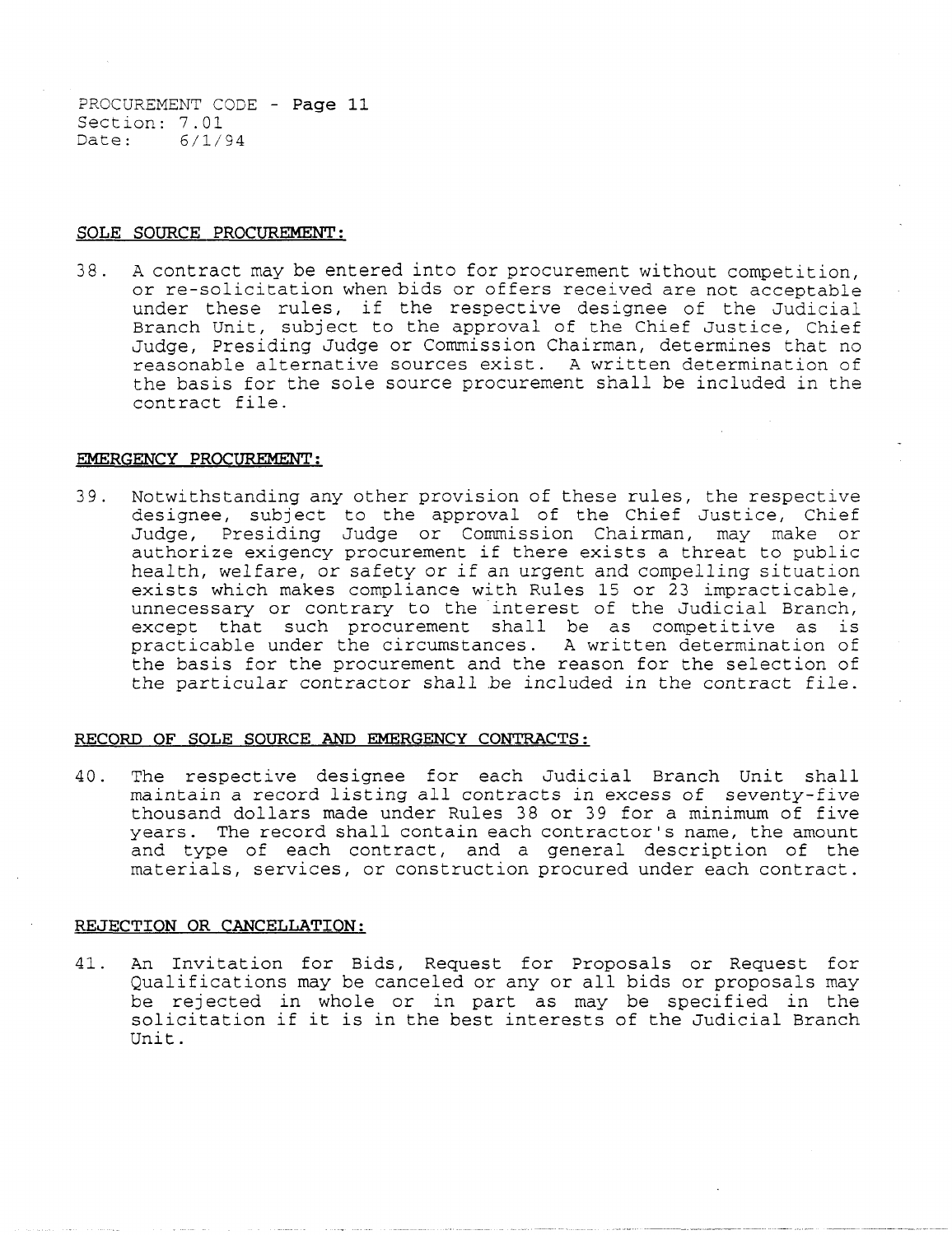PROCUREMENT CODE - **Page 12** Section: 7.01 Date: 6/1/94

### **NON-RESPONSIBILITY:**

42. A written determination of non-responsibility of a bidder or offeror may include, but not be limited to, the unreasonable failure of a bidder or offeror to promptly supply information in connection with an inquiry with respect to responsibility. A finding of non-responsibility shall constitute grounds for rejection of the bid or offer. A finding of non-responsibility shall not be construed as a violation of the rights of any person.

## **CONFIDENTIALITY:**

43. Information furnished by a bidder or offeror pursuant to these rules shall not be disclosed outside of the Judicial Branch except to law enforcement agencies without prior written consent by the bidder or offeror.

#### **BID AND PERFORMANCE SECURITY:**

44. A Judicial Branch Unit may require the submission of security to guarantee faithful bid and contract performance. The amount and type of security required for each contract shall be in the sole discretion of the Judicial Branch Unit. The requirement for security shall be included in the Invitation for Bids or Request for Proposals.

## **COST OR PRICING DATA:**

45. For purposes of these rules, and where applicable and not inconsistent with these rules, the provisions of A.R.S. §41-2543, Chapter 251, Laws of 1984, may be applied.

## **CONTRACT FORM:**

- 46. Subject to the limitations of these rules, any type of contract which will promote the best interests of the Judicial Branch may be used, except that the use of a cost-plus-a-percentage-of-cost contract is prohibited. A cost-reimbursement contract may be used only if a determination is made in writing that such contract is likely to be less costly to the Judicial Branch than any other type or that it is impracticable to obtain the procurement required except under such a contract.
- 47. No cost-reimbursement contract shall be used unless the proposed contractor certifies in writing that the contractor's accounting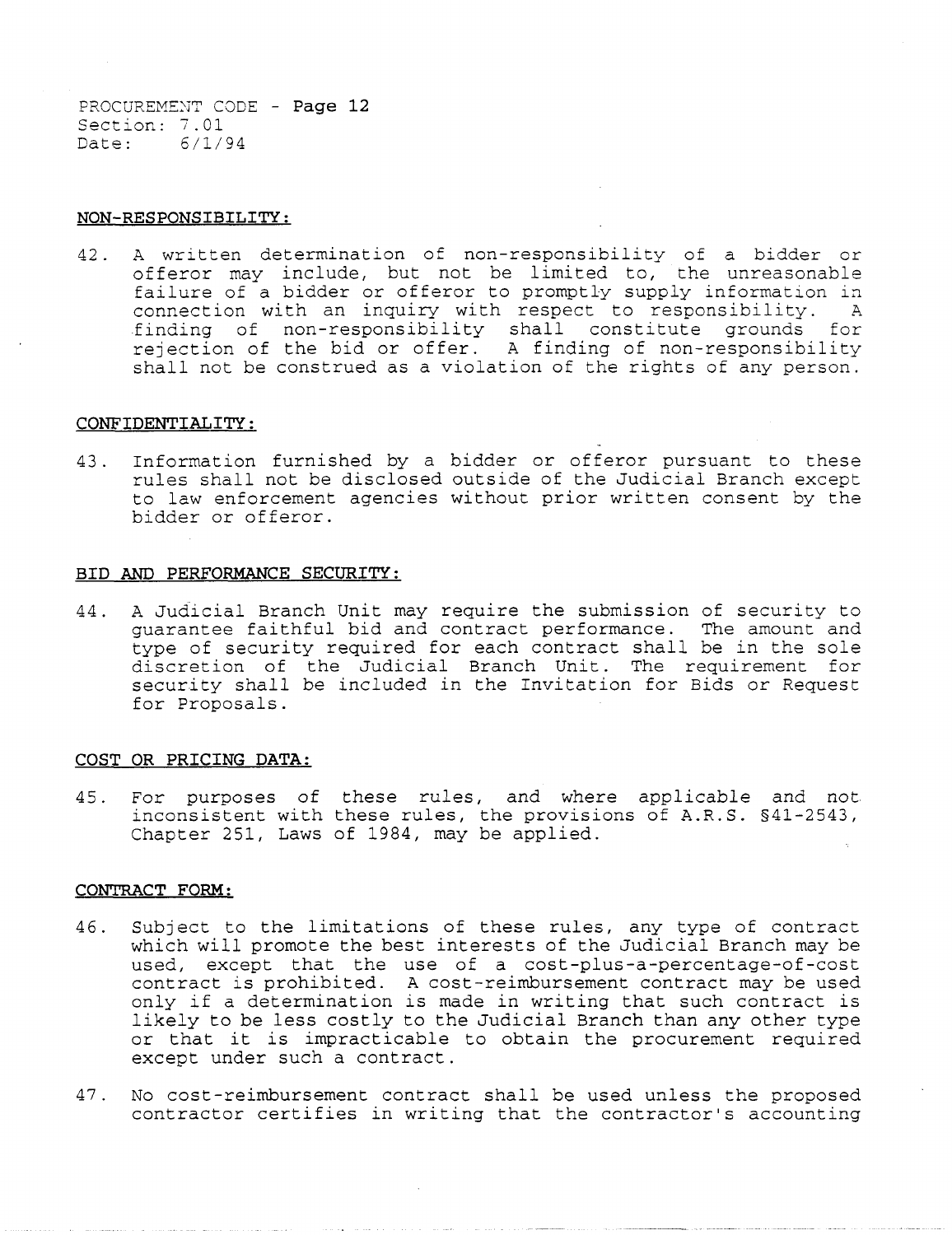PROCUREMENT CODE - Page 13 Section: 7.01 Date: 6/1/94

> system is adequate to allocate costs, and the Judicial Branch Unit is satisfied as to the validity of the certification.

#### MULTI-YEAR CONTRACTS:

- 48. Unless otherwise provided by law, a contract for materials or services may be entered into for a period of time exceeding one year, provided the length of any contract exceeding one year and conditions of renewal or extension, if any, are included in the solicitation and monies are available for the first fiscal period at the time of contracting. The respective designee of the Judicial Branch Unit shall determine in writing that such a contract would be advantageous to the Judicial Branch. Contracts exceeding one year shall be subject to the provisions of Rules 49 and 50.
- 49. Contracts having a duration exceeding one year shall only be utilized if the respective designee of the Judicial Branch Unit determines in writing that:
	- a. Requirements giving rise to the contract are reasonable and continuing.
	- b. Such a contract, in their best judgement, will serve the best interests of the Judicial Branch Unit by encouraging effective competition or otherwise promoting economies in procurement and expenditures.
- 50. If monies are not appropriated or otherwise made available to support continuation of performance in a subsequent fiscal period, the contract shall be canceled. Subject to .the availability of funds, costs for materials and services rendered up to the date of cancellation and cancellation costs may be paid, pursuant to the terms of the contract.

## INSPECTION, RECORDS AND AUDIT:

- 51. The Judicial Branch Unit may at reasonable times inspect or cause to be inspected the part of the plant or place of business of a contractor or any subcontractor which is related to the performance of any contract or proposed contract.
- 52. A Judicial Branch Unit may, at reasonable times and places, audit or cause to be audited the books and records of any person who submits cost or pricing data as provided in these rules to the extent that the books and records relate to the cost or pricing data. Any person who receives a contract, change order or contract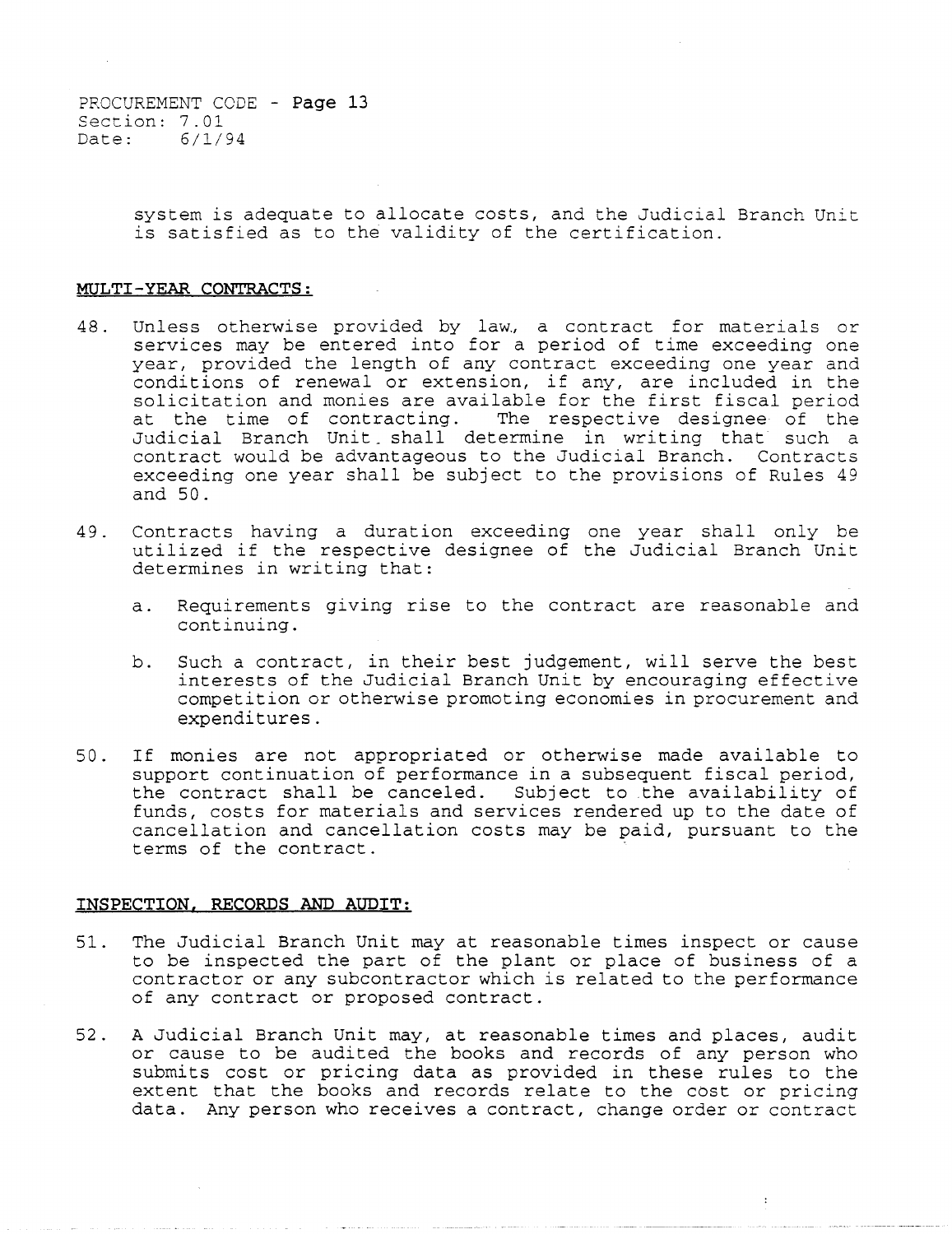PROCUREMENT CODE - **Page 14**  Section: 7.01 Date: *6/1/94* 

> modification for which cost or pricing data is required shall maintain the books and records that relate to the cost or pricing data for five years from the date of final payment under the contract, unless a shorter period is otherwise authorized in writing by the respective designee of the Judicial Branch Unit.

- 53. A Judicial Branch Unit is entitled to audit, or cause to be audited, the books and records of a contractor or any subcontractor under any contract or subcontract to the extent that the books and records relate to the performance of the contract or subcontract. The books and records shall be maintained by the contractor for a period of five years from the date of final payment under the prime contract and by the subcontractor for a period of five years from the date of final payment under the subcontract, unless a shorter period is otherwise authorized in writing by the respective designee of the Judicial Branch Unit.
- 54. All procurement records shall be retained and disposed of by each Judicial Branch Unit in accordance with records retention schedules adopted by the Administrative Director of the Courts.

## **SPECIFICATIONS:**

- 55. A Judicial Branch Unit may prepare and use its own specifications and may obtain advice and assistance from personnel of agencies in the development of specifications.
- 56. All specifications shall seek to promote overall economy for the purposes intended and encourage competition in satisfying the Judicial Branch's needs and shall not be unduly restrictive.
- 57. All specifications, including those prepared by architects, engineers, consultants and others for public contracts, shall seek to promote overall economy for the purposes intended and encourage competition in satisfying the Judicial Branch's needs and shall not be unduly restrictive.

## **CONSTRUCTION AND PROFESSIONAL SERVICES:**

- 58. For purposes or these rules and where applicable and not inconsistent with these rules, the provisions of A.R.S. §41-2571 through A.R.S §41-2577 of Chapter 251, Laws of 1984, may be applied when suitable.
- 59. Architect, engineer, assayer, geologist, landscape architect and land surveying services'shall be procured as provided for in these rules.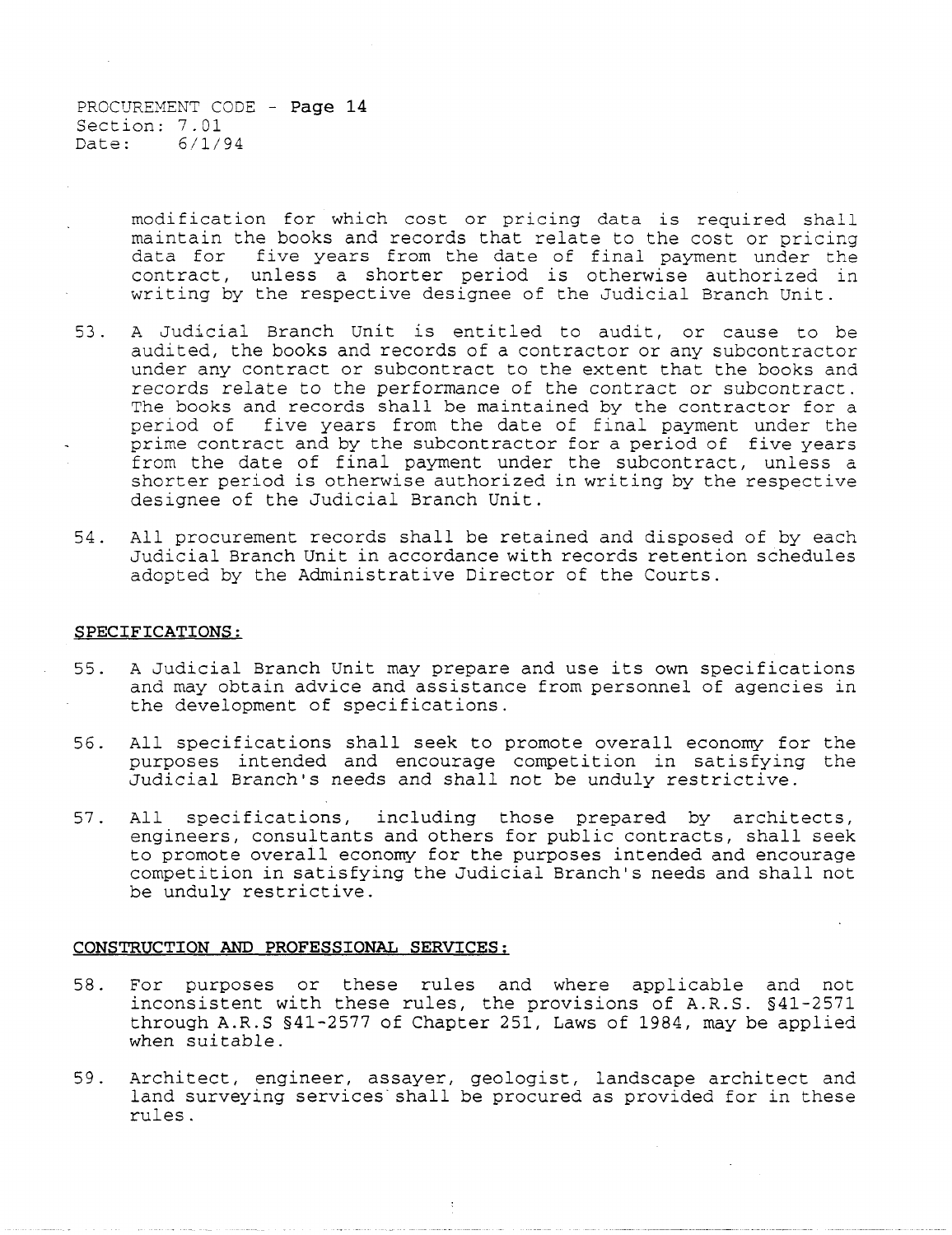PROCUREMENT CODE - **Page 15**  Section: 7.01 Date: *6/1/94* 

- 60. Contracts for services shall be on the basis of demonstrated competence and qualifications for the types of services required and at fair and reasonable prices.
- 61. For the purposes of these rules, contracts for reimbursement of costs shall identify what costs are to be reimbursed, and the amount, or the method or rate by which the amount shall be computed.

## **EXCEPTION FOR CONTRACTS \$25,000 OR LESS:**

62. Any procurement of each Judicial Branch Unit which does not exceed an aggregate dollar amount of twenty-five thousand dollars is exempt from the requirements of Rules 15 and 23, except that procurement shall be as competitive as is practicable under the circumstances. Procurement requirements shall not be artificially divided or fragmented so as to constitute a purchase under this rule and to circumvent the source selection procedures required by Rules 15 and 23. For purposes of these rules, "aggregate" shall mean the sum of any existing, current procurement requirement for like materials or services.

Any procurement which does not exceed an aggregate amount of less than ten thousand dollars shall be, where practicable, from small businesses. It is declared to be impracticable to procure from a small business under rules 38 and 39; when purchases are not expected to exceed \$1,000; or, when it is not the best, most economical, most effective, most efficient, or most convenient way to conduct official business.

### **CERTAIN PURCHASES IN EXCESS OF \$25,000:**

63. Procurement of \$25,000 or less shall utilize the procedures outlined in Rule 61 and are exempt from the sealed bidding or RFP requirements of Rules 15 and 23. Unless otherwise exempted, procurement having an aggregate amount of more than \$25,000 shall follow the procedures of Rule 15 (IFB) or Rule 23 (RFP). For purposes of procurement rules, "aggregate" shall mean the sum of any existing, current procurement requirements.

It is sometimes difficult to determine what items are included in a procurement for purposes of determining the \$25,000 threshold. While projects are not always cut and dry, the following examples are illustrative:

## a. Office Supplies

If the amount of office supplies being ordered at one time exceeds \$25,000, the purchase would need to be bid. Thus, if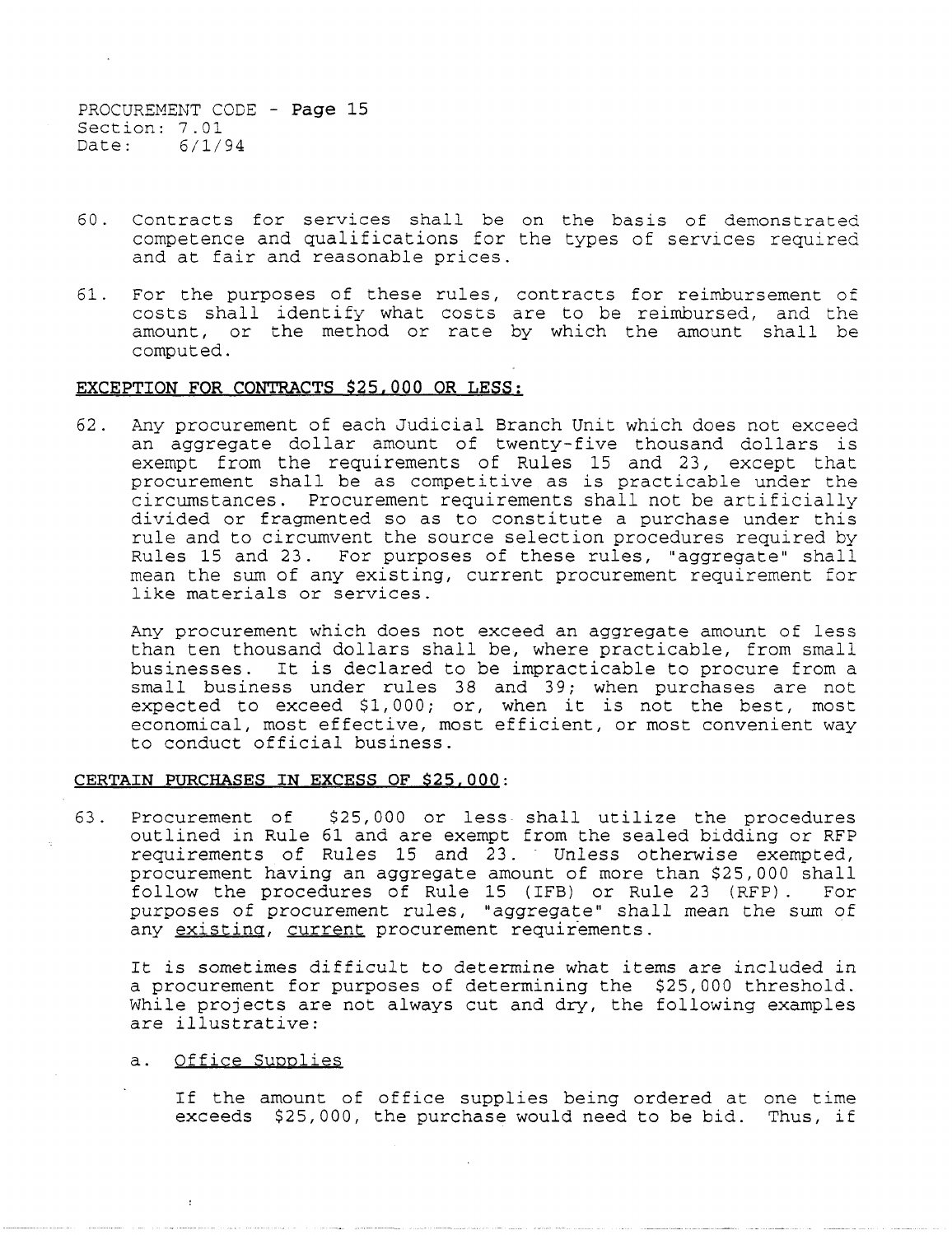PROCUREMENT CODE - Page 16 Section: 7.01 Date: 6/1/94

> we are selecting a vendor for the purpose of buying paper or office supplies for all departments, for the entire year, and the total cost will exceed \$25,000, then the purchase should be bid because the procurement was for the entire year. This is true even if periodic orders and deliveries of general office supplies do not exceed \$25,000. Individual, unique purchases of office supplies which may not be available from the contract vendor and which do not exceed \$25,000, would not need to be bid (even if at the end of the year they totalled more than \$25,000). The key here is to determine "what is it I am procuring?", a one-time purchase of less than \$25,000 or a vendor to provide supplies for the year exceeding \$25,000.

#### b. Video Tape Projects

If each video tape produced is an independent product, the cost of each tape shall be used in determining whether to bid. For example, if three tapes are to be produced in one year on three different subjects at three different times, each costing \$9,000, then they would not require sealed bids. If you will produce three tapes all on one subject, as part of a series for a total cost of \$27,000, then you would bid the project.

#### c. Outside Printing

If the cost to produce a newsletter is \$5,000 per issue and you plan to send six issues and you want a vendor to print, mail, etc., then you would be required to bid since the procurement<br>is for a single project (six issues of the newsletter). If is for a single project (six issues of the newsletter). throughout the year, you have six separate printing projects, each costing \$5,000, you would not be required to bid.

## d. Projects

Example: You are assigned to organize and equip a new mailroom. Purchases should not be artificially divided to bring the amount below \$25,000; however, in completing a project, there are logical, reasonable divisions of costs which can be made.

This project includes construction (walls, counters, etc.), purchasing of equipment (scale, postage meter, etc.), furniture (desk, chair), and supplies (paper, pencils, etc.) You do not need to aggregate all of those items to determine the \$25,000 threshold. Construction should be seen as a purchase. Mail equipment as another purchase, furniture another. If the equipment as another purchase, furniture another. If the construction amount exceeds \$25,000, then *it* should be bid. The same is true for the mailing equipment. However, if the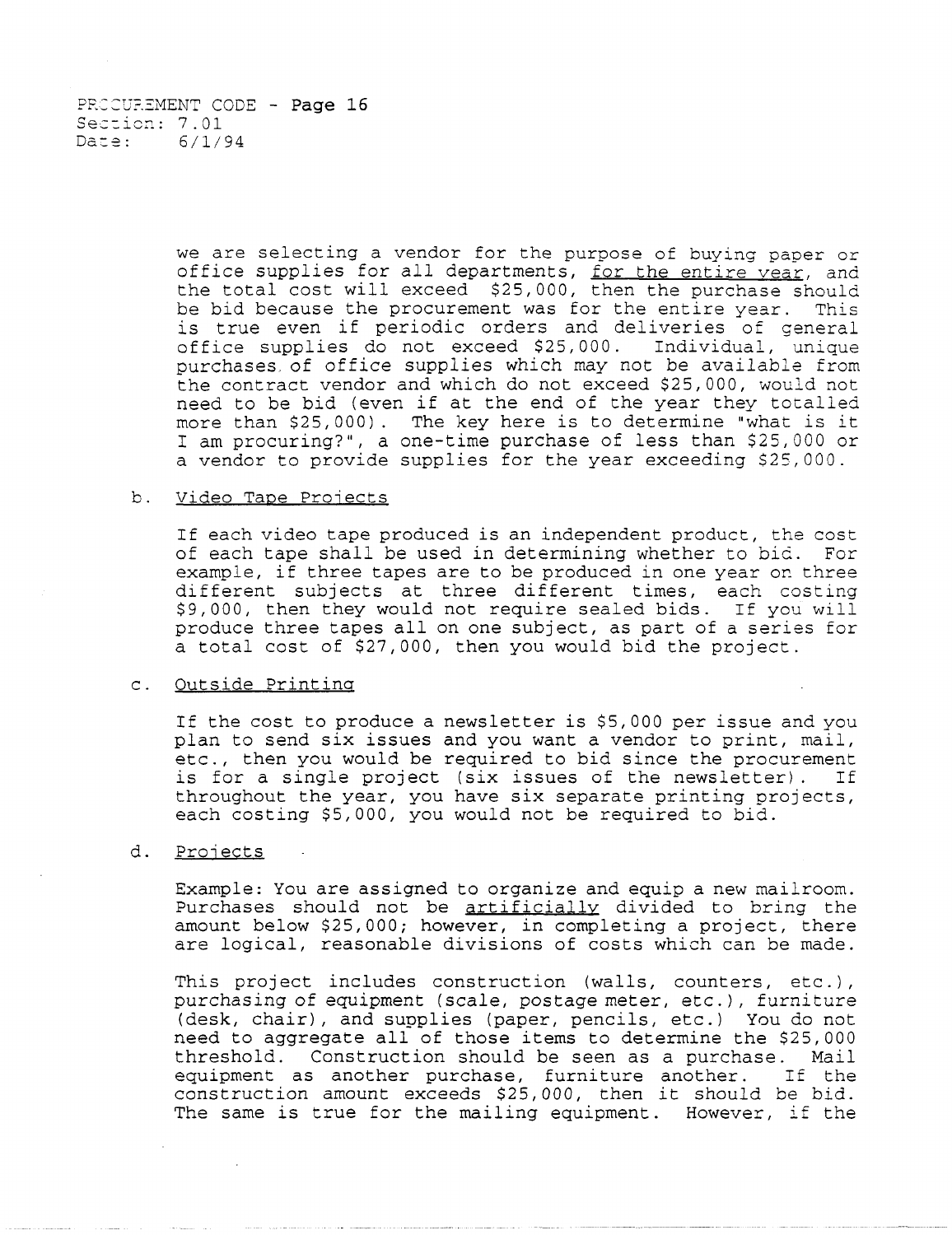construction will cost \$16,000 and the mailing equipment \$17,000, then the procedures for purchases of less than \$25,000 could be followed.

There should be a logical division of purchases when completing a project. It would not be acceptable, for example, to divide the purchasing of the mailing equipment (scale, postage machine, etc.) if collectively these items cost more than \$25,000.

## **IN GENERAL**

Nothing in these guidelines is meant to require the purchasing of non-compatible equipment. The ability of new equipment to be compatible with existing equipment may be considered when making purchasing selections.

If there is a threat to the public health, welfare or safety, or if an urgent and compelling situation exists which makes compliance with bidding requirements impractical, unnecessary or contrary to the interest of the judicial branch, approval may be granted to waive the bidding requirements. If you believe such a situation exists, contact the procurement officer for assistance in securing the necessary approval. If you cannot determine if your project should be subject to the formal competitive process, contact the procurement officer for a determination.

Nothing in this policy shall preclude the use of sealed bids (or RFPs) for procurement of less than \$25,000 if desired.

## **PURCHASES NOT EXCEEDING AN AGGREGATE AMOUNT OF \$25,000**

- 64. Purchases which do not exceed an aggregate dollar amount of \$25,000 are exempt from the requirements of Rules 15 and 23, but shall be made according to the following procedures.
	- a. Purchases estimated to cost between \$10,000 and \$25,000 require written quotations from at least three vendors selected by the purchaser.
	- b. Purchases estimated to cost between \$5,000 and \$10,000 require at least three written or verbal quotations.
	- c. Purchases estimated to cost less than \$5,000 shall be made using comparative pricing providing for adequate and reasonable competition.